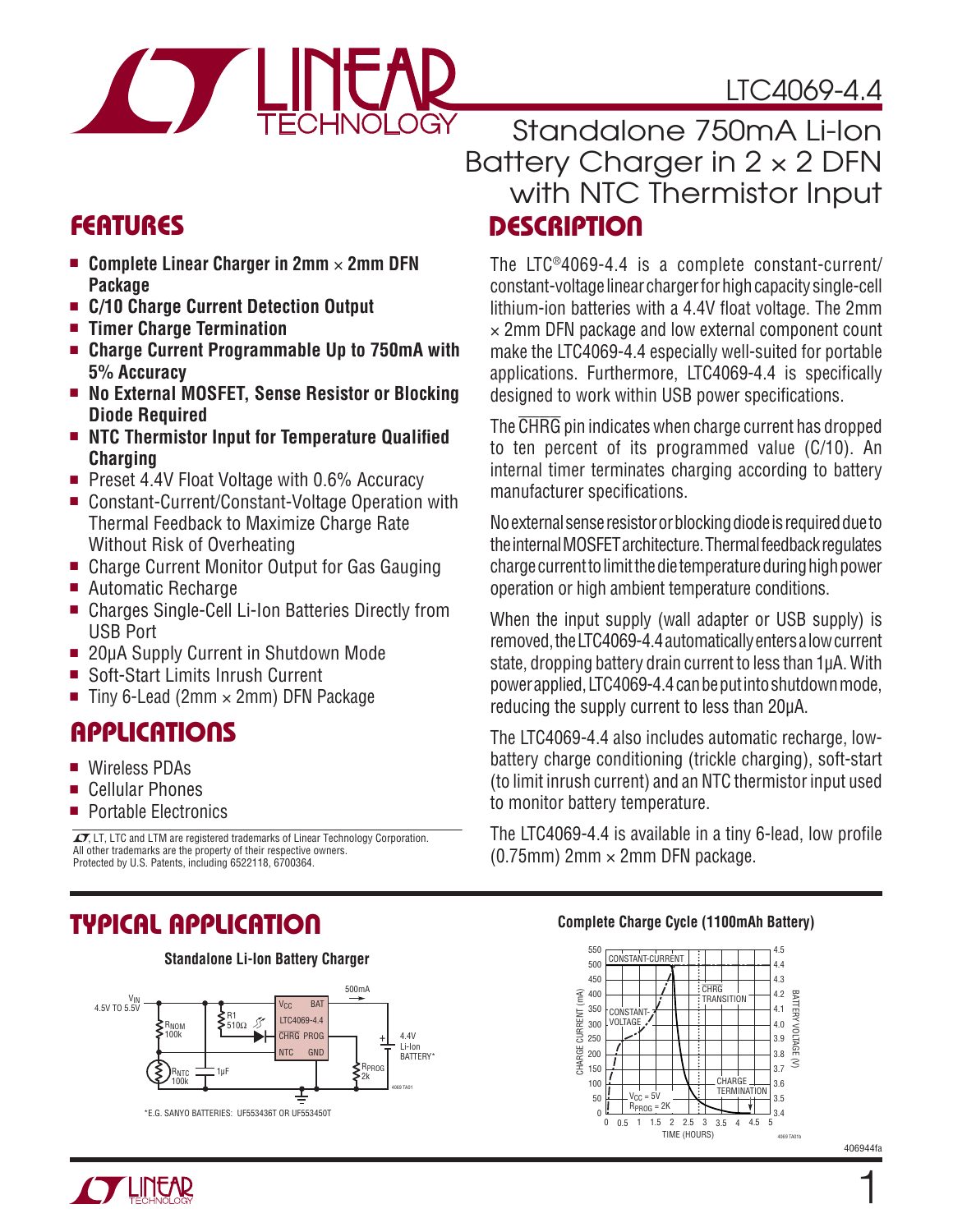## **ABSOLUTE MAXIMUM RATINGS PIN CONFIGURATION**

**(Note 1)**

| $V_{CC}$                                          |  |
|---------------------------------------------------|--|
|                                                   |  |
|                                                   |  |
|                                                   |  |
|                                                   |  |
| BAT Short-Circuit DurationContinuous              |  |
|                                                   |  |
|                                                   |  |
|                                                   |  |
| Operating Temperature Range (Note 2)–40°C to 85°C |  |
|                                                   |  |



## **ORDER INFORMATION**

| E FINISH<br><b>LEAD FREE</b> | <b>TAPE AND REEL</b> | <b>MARKING</b><br><b>PAR</b> | <b>PACKAGE DESCRIPTION</b>                       | RANGE<br><b>EMPERATURE</b>         |
|------------------------------|----------------------|------------------------------|--------------------------------------------------|------------------------------------|
| LTC4069EDC-4.4#PBF           | LTC4069EDC-4.4#TRPBF | LCKQ                         | <b>Plastic DFN</b><br>$(2mm \times 2mm)$<br>∟ead | $-40^{\circ}$ C to 85 $^{\circ}$ C |

Consult LTC Marketing for parts specified with wider operating temperature ranges.

Consult LTC Marketing for information on non-standard lead based finish parts.

For more information on lead free part marking, go to: http://www.linear.com/leadfree/

For more information on tape and reel specifications, go to: http://www.linear.com/tapeandreel/

## **ELECTRICAL CHARACTERISTICS**

The  $\bullet$  denotes specifications which apply over the full operating temperature range, otherwise specifications are  $T_A = 25^{\circ}C$ .  $V_{\text{CC}}$  = 5V,  $V_{\text{BAT}}$  = 3.8V,  $V_{\text{NTC}}$  = 0V unless otherwise specified. (Note 2)

| <b>SYMBOL</b>      | <b>PARAMETER</b>                                       | <b>CONDITIONS</b>                                                                          |           | MIN            | <b>TYP</b>   | <b>MAX</b>     | <b>UNITS</b>     |
|--------------------|--------------------------------------------------------|--------------------------------------------------------------------------------------------|-----------|----------------|--------------|----------------|------------------|
| $V_{CC}$           | V <sub>CC</sub> Supply Voltage                         | (Note 4)                                                                                   |           | 3.75           |              | 5.5            | V                |
| $_{\rm{ICC}}$      | Quiescent V <sub>CC</sub> Supply Current               | $V_{BAT} = 4.5V$ (Forces $I_{BAT}$ and $I_{PROG} = 0$ )                                    |           |                | 120          | 250            | μA               |
| <b>ICCMS</b>       | V <sub>CC</sub> Supply Current in Shutdown             | <b>Float PROG</b>                                                                          | $\bullet$ |                | 20           | 40             | μA               |
| Iccuv              | V <sub>CC</sub> Supply Current in Undervoltage Lockout | $V_{CC}$ < $V_{BAT}$ , $V_{CC}$ = 3.5V, $V_{BAT}$ = 4V                                     |           |                | 6            | 11             | μA               |
| V <sub>FLOAT</sub> | V <sub>BAT</sub> Regulated Output Voltage              | $I_{BAT} = 2mA$<br>$I_{BAT}$ = 2mA, 0°C < T <sub>A</sub> < 85°C                            |           | 4.375<br>4.358 | 4.4<br>4.4   | 4.425<br>4.442 | $\vee$<br>V      |
| I <sub>BAT</sub>   | <b>BAT Pin Current</b>                                 | $R_{PROG}$ = 10k (0.1%), Current Mode<br>$R_{PROG} = 2k (0.1\%)$ , Current Mode            |           | 88<br>475      | 100<br>500   | 112<br>525     | mA<br>mA         |
| <b>IBMS</b>        | Battery Drain Current in Shutdown Mode                 | Floating PROG, $V_{CC} > V_{BAT}$                                                          |           | $-1$           | $\mathbf{0}$ |                | μA               |
| <b>I</b> BUV       | Battery Drain Current in Undervoltage<br>Lockout       | $V_{\text{CC}} = 3.5V$ , $V_{\text{BAT}} = 4V$                                             |           | $\Omega$       |              | 4              | μA               |
| <b>VUVLO</b>       | V <sub>CC</sub> Undervoltage Lockout Voltage           | V <sub>CC</sub> Rising<br>V <sub>CC</sub> Falling                                          |           | 3.4<br>2.8     | 3.6<br>3     | 3.8<br>3.2     | $\vee$<br>V      |
| V <sub>PROG</sub>  | PROG Pin Voltage                                       | $R_{PROG} = 2k$ , $I_{PROG} = 500 \mu A$<br>$R_{PROG} = 10k$ , $I_{PROG} = 100 \mu A$      |           | 0.98<br>0.98   |              | 1.02<br>1.02   | $\vee$<br>$\vee$ |
| VASD               | Automatic Shutdown Threshold Voltage                   | $(V_{CC} - V_{BAT})$ , $V_{CC}$ Low to High<br>$(V_{CC} - V_{BAT})$ , $V_{CC}$ High to Low |           | 60<br>15       | 80<br>30     | 100<br>45      | mV<br>mV         |
|                    |                                                        |                                                                                            |           |                |              |                | 406944fa         |

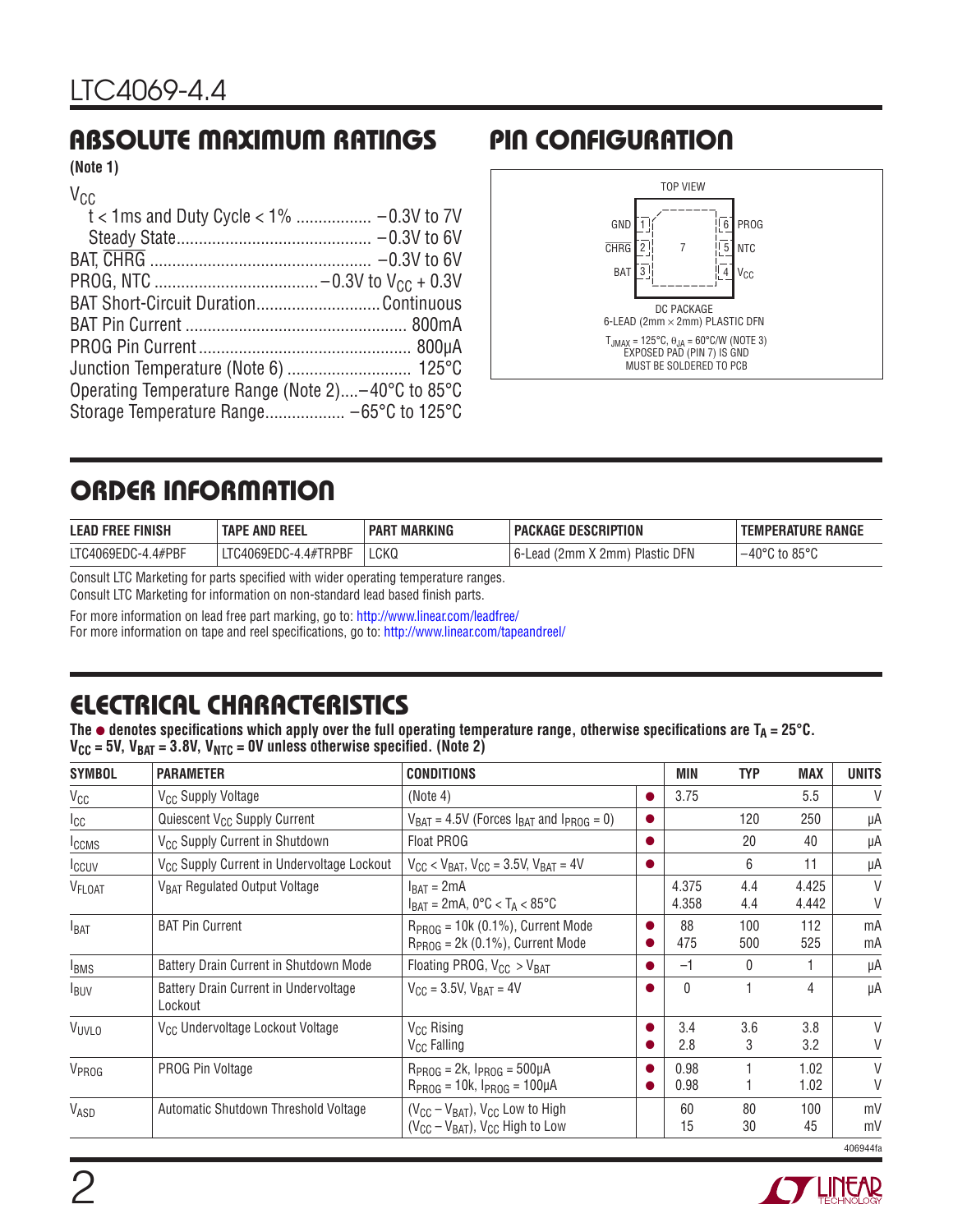## **ELECTRICAL CHARACTERISTICS**

The  $\bullet$  denotes specifications which apply over the full operating temperature range, otherwise specifications are  $T_A = 25^\circ C$ .  $V_{\text{CC}}$  = 5V,  $V_{\text{BAT}}$  = 3.8V,  $V_{\text{NTC}}$  = 0V unless otherwise specified. (Note 2)

| <b>SYMBOL</b>                         | <b>PARAMETER</b>                                               | <b>CONDITIONS</b>                                                                          |           | <b>MIN</b> | <b>TYP</b>                                  | <b>MAX</b> | <b>UNITS</b>     |
|---------------------------------------|----------------------------------------------------------------|--------------------------------------------------------------------------------------------|-----------|------------|---------------------------------------------|------------|------------------|
| <b>I</b> <sub>PROG</sub>              | PROG Pin Pull-Up Current                                       | $V_{PROG}$ > 1V                                                                            |           |            | 3                                           |            | μA               |
| V <sub>MS, PROG</sub>                 | PROG Shutdown Threshold Voltage                                | V <sub>PROG</sub> Rising                                                                   |           | 3.7        | $\overline{4}$                              | 4.3        | $\vee$           |
| $t_{SS}$                              | Soft-Start Time                                                |                                                                                            |           |            | 170                                         |            | $\mu s$          |
| <b>ITRKL</b>                          | Trickle Charge Current                                         | $V_{BAT} = 2V$ , $R_{PROG} = 2k (0.1%)$                                                    |           | 35         | 50                                          | 65         | mA               |
| VTRKL                                 | Trickle Charge Threshold Voltage                               | V <sub>BAT</sub> Rising                                                                    |           | 2.7        | 2.9                                         | 3.05       | $\vee$           |
| <b>VTRHYS</b>                         | Trickle Charge Hysteresis Voltage                              |                                                                                            |           |            | 90                                          |            | mV               |
| $\Delta V_{RECHRG}$                   | Recharge Battery Threshold Voltage                             | $V_{FLOAT} - V_{RECHRG}$ , 0°C < T <sub>A</sub> < 85°C                                     |           | 70         | 100                                         | 130        | mV               |
| <b>AVUVCL1</b><br>AV <sub>UVCL2</sub> | $(V_{CC} - V_{BAT})$ Undervoltage Current<br>Limit             | $IBAT$ = 90% Programmed Charge Current<br>I <sub>BAT</sub> = 10% Programmed Charge Current |           | 180<br>90  | 220<br>125                                  | 330<br>150 | mV<br>mV         |
| t <sub>TIMER</sub>                    | <b>Termination Timer</b>                                       |                                                                                            |           | 3          | 4.5                                         | 6          | Hrs              |
|                                       | Recharge Timer                                                 |                                                                                            | ●         | 1.5        | 2.25                                        | 3          | Hrs              |
|                                       | Low-Battery Trickle Charge Time                                | $V_{BAT} = 2.5V$                                                                           |           | 0.75       | 1.125                                       | 1.5        | <b>Hrs</b>       |
| <b>V<sub>CHRG</sub></b>               | <b>CHRG</b> Pin Output Low Voltage                             | $l_{\overline{CHRG}} = 5mA$                                                                |           |            | 60                                          | 105        | mV               |
| <b>CHRG</b>                           | <b>CHRG</b> Pin Leakage Current                                | $V_{BAT} = 4.5V$ , $V_{CHRG} = 5V$                                                         | $\bullet$ |            | 0                                           | 1.         | μA               |
| $I_{C/10}$                            | End of Charge Indication Current Level                         | $RPROG = 2k$ (Note 5)                                                                      | $\bullet$ | 0.08       | 0.095                                       | 0.11       | mA/mA            |
| T <sub>LIM</sub>                      | Junction Temperature in Constant<br><b>Temperature Mode</b>    |                                                                                            |           |            | 115                                         |            | °C               |
| R <sub>ON</sub>                       | Power FET On-Resistance<br>(Between V <sub>CC</sub> and BAT)   | $I_{BAT} = 350mA$                                                                          |           |            | 450                                         |            | $m\Omega$        |
| <b>FBADBAT</b>                        | Defective Battery Detection CHRG<br><b>Pulse Frequency</b>     |                                                                                            |           |            | $\overline{2}$                              |            | Hz               |
| DBADBAT                               | Defective Battery Detection CHRG<br>Pulse Frequency Duty Ratio |                                                                                            |           |            | 75                                          |            | $\frac{0}{0}$    |
| INTC                                  | NTC Pin Current                                                | $V_{NTC} = 2.5V$                                                                           |           |            |                                             | 1.         | μA               |
| $V_{\text{COLD}}$                     | Cold Temperature Fault Threshold<br>Voltage                    | <b>Rising Voltage Threshold</b><br>Hysteresis                                              |           |            | $0.76 \cdot V_{CC}$<br>$0.015 \cdot V_{CC}$ |            | $\vee$<br>$\vee$ |
| V <sub>HOT</sub>                      | Hot Temperature Fault Threshold<br>Voltage                     | Falling Voltage Threshold<br>Hysteresis                                                    |           |            | $0.35 \cdot V_{CC}$<br>$0.017 \cdot V_{CC}$ |            | $\vee$<br>$\vee$ |
| V <sub>NTC-DIS</sub>                  | NTC Disable Threshold Voltage                                  | Falling Threshold; $V_{CC} = 5V$                                                           |           |            | 82                                          |            | mV               |
| V <sub>DIS-HYS</sub>                  | NTC Disable Hysteresis Voltage                                 |                                                                                            |           |            | 50                                          |            | mV               |
| $f_{\text{NTC}}$                      | Fault Temperature CHRG Pulse Frequency                         |                                                                                            |           |            | $\overline{2}$                              |            | Hz               |
| D <sub>NTC</sub>                      | Fault Temperature CHRG Pulse Frequency<br>Duty Ratio           |                                                                                            |           |            | 25                                          |            | $\frac{0}{0}$    |

**Note 1:** Stresses beyond those listed under Absolute Maximum Ratings may cause permanent damage to the device. Exposure to any Absolute Maximum Rating condition for extended periods may affect device reliability and lifetime.

**Note 2:** The LTC4069-4.4 is guaranteed to meet performance specifications from 0°C to 85°C. Specifications over the  $-40^{\circ}$ C to 85°C operating temperature range are assured by design, characterization and correlation with statistical process controls.

**Note 3:** Failure to solder the exposed backside of the package to the PC board ground plane will result in a thermal resistance much higher than rated.

**Note 4:** Although the LTC4069-4.4 functions properly at 3.75V, full charge current requires an input voltage greater than the desired final battery voltage per the  $\Delta V_{\text{UVCL1}}$  specification.

**Note 5:** I<sub>C/10</sub> is expressed as a fraction of measured full charge current with indicated PROG resistor.

**Note 6:** This IC includes overtemperature protection that is intended to protect the device during momentary overload conditions. Junction temperature will exceed 125°C when overtemperature protection is active. Continuous operation above the specified maximum operating junction temperature may impair device reliability.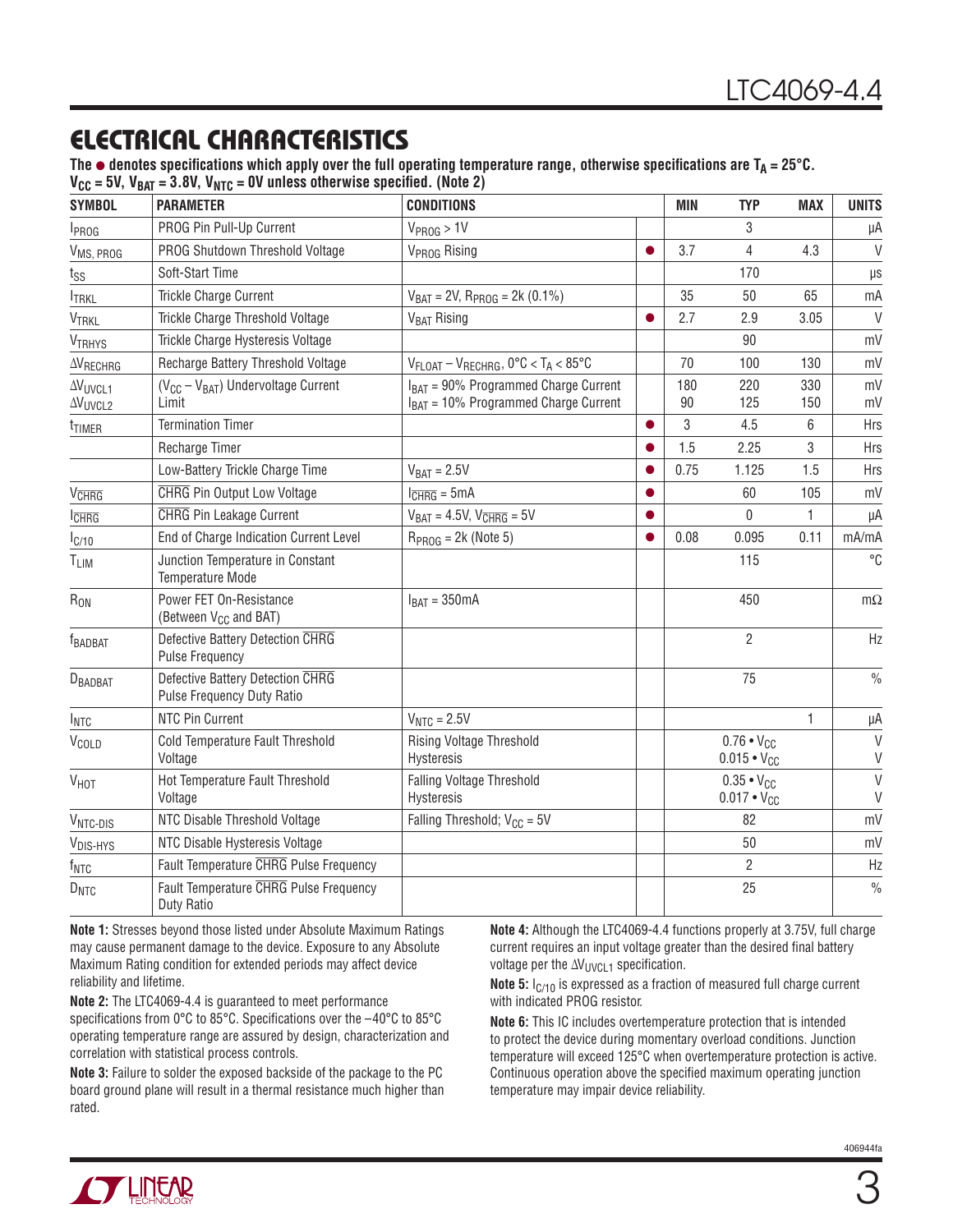## **TYPICAL PERFORMANCE CHARACTERISTICS**



**Charge Current vs Supply Voltage** 

**PROG Pin Voltage vs Temperature**

TEMPERATURE (°C)

25 75

–25 0 50 100

4069 G07

SUPPLY VOLTAGE (V)

4.5 5 5.5 6

4069 G04

**(Constant-Current Mode)**

4 0

RPROG = 10k V<sub>BAT</sub> = 3.8V<br>T<sub>A</sub> = 25°C

IBAT (mA)







### **Charge Current vs Ambient Temperature with Thermal**



**Power FET On-Resistance** 



406944fa

**Regulation (Constant-Current Mode)**

 $V_{BAT} (V)$  $\boldsymbol{0}$  $\overline{0}$ IBAT (mA) 100 200 300 400 500 600 1234 4069 G05 5  $V_{CC} = 5V$  $T_A = 25^{\circ}$ C  $R_{PROG} = 2k$ 

**(Constant-Current Mode) Charge Current vs Battery Voltage**

**PROG Pin Voltage vs Charge Current**



# 4

VPROG (V)

1.01

1.00

0.99

0.98

1.02

 $V_{CC} = 5V$  $V_{BAT} = 3.8V$  $R_{PROG} = 10k$ 

–50

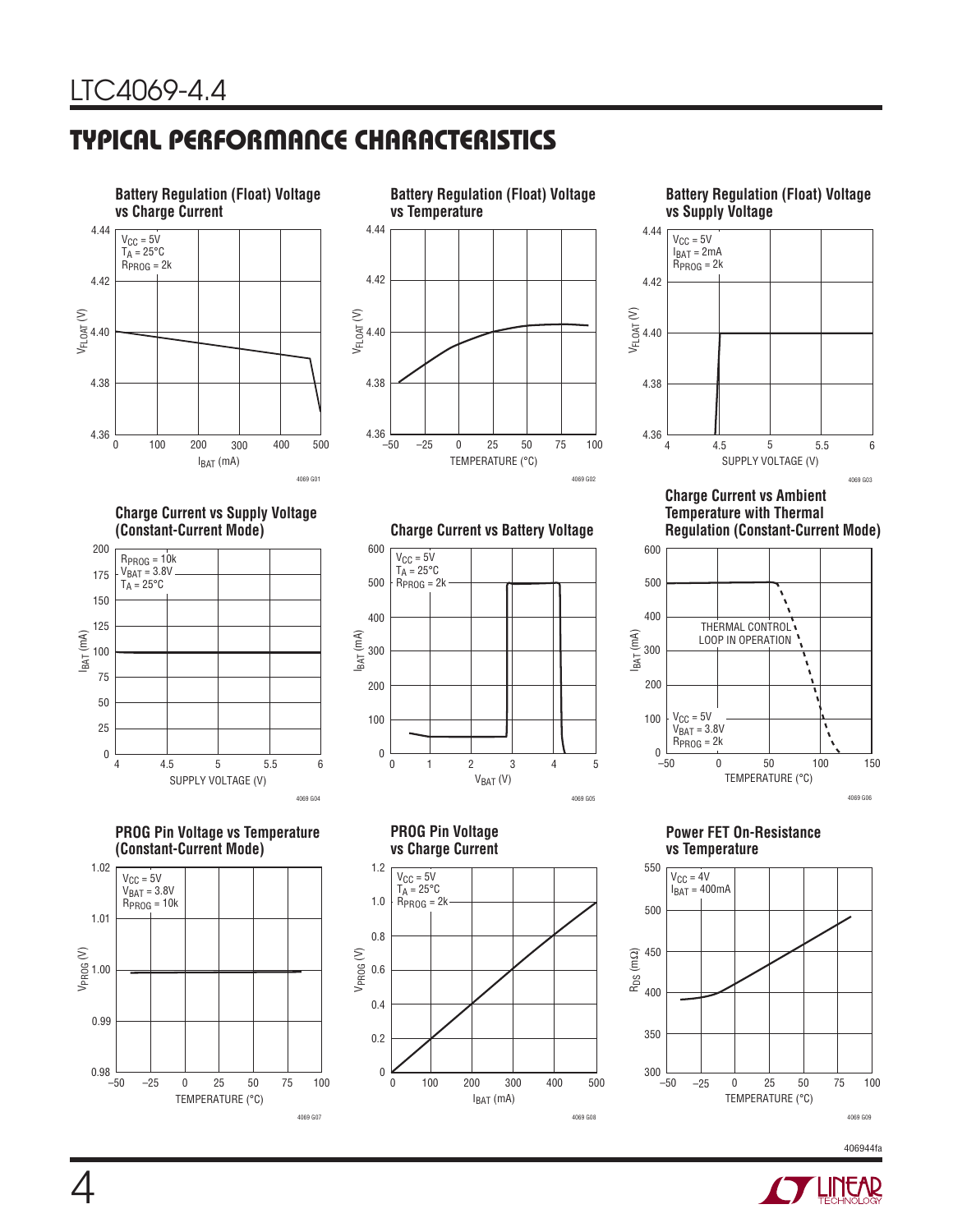## **TYPICAL PERFORMANCE CHARACTERISTICS**

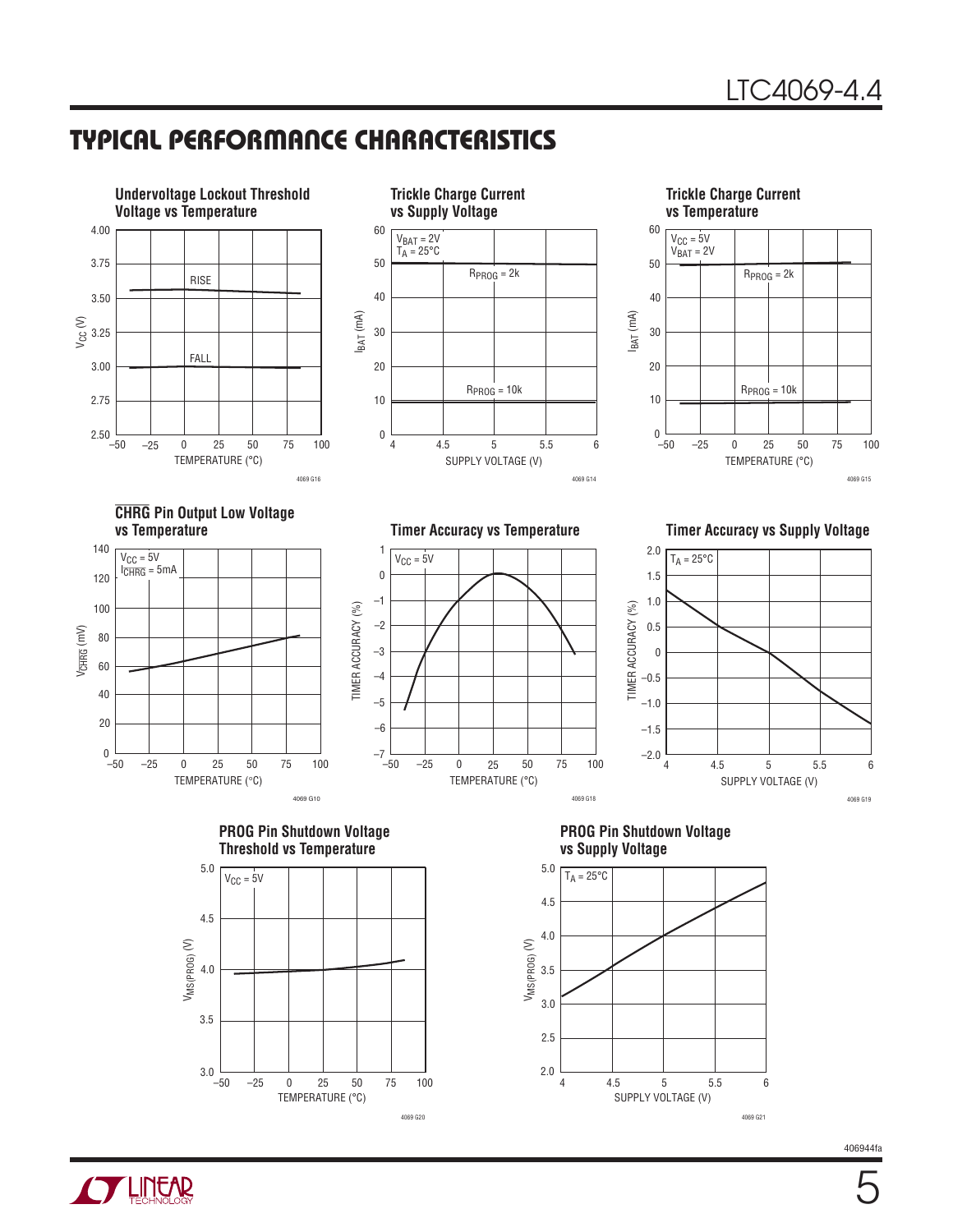## **PIN FUNCTIONS**

**GND (Pin 1):** Ground.

**CHRG (Pin 2):** Open-Drain Charge Status Output. The charge status indicator pin has three states: pull-down, pulse at 2Hz and high impedance state. This output can be used as a logic interface or as an LED driver. When the battery is being charged, the CHRG pin is pulled low by an internal N-channel MOSFET. The pin becomes high impedance when any of the following conditions occur: the charge current drops below 10% of full-scale current, the timer ends, or the charger is shut down. If the battery voltage remains below 2.9V for one quarter of the charge time, the battery is considered defective and the CHRG pin pulses at a frequency of 2Hz (75% duty cycle). When the NTC pin voltage rises above  $0.76 \cdot V_{CC}$  or drops below 0.35 •  $V_{CC}$ , the CHRG pin pulses at a frequency of 2Hz (25% duty cycle).

**BAT (Pin 3):** Charge Current Output. Provides charge current to the battery and regulates the final float voltage to 4.4V. An internal precision resistor divider on this pin sets the float voltage and is disconnected in shutdown mode.

**VCC (Pin 4):** Positive Input Supply Voltage. This pin provides power to the charger.  $V_{CC}$  can range from 3.75V to 5.5V. This pin should be bypassed with at least a 1μF capacitor. When  $V_{CC}$  is within 30mV of the BAT pin voltage, the LTC4069-4.4 enters shutdown mode, dropping  $I_{BAT}$ to about 1μA.

**NTC (Pin 5):** Input to the NTC (Negative Temperature Coefficient) Thermistor Temperature Monitoring Circuit. Under normal operation, connect a thermistor from the NTC pin to ground and a resistor of equal value from the NTC pin to  $V_{CC}$ . When the voltage at this pin drops below 0.35 •  $V_{CC}$  at hot temperatures or rises above 0.76 •  $V_{CC}$ at cold, charging is suspended, the internal timer is frozen and the CHRG pin output will start to pulse at 2Hz. Pulling this pin below 0.016  $\cdot$  V<sub>CC</sub> disables the NTC feature. There is approximately 3°C of temperature hysteresis associated with each of the input comparator's thresholds.

**PROG (Pin 6):** Charge Current Program and Charge Current Monitor Pin. Connecting a  $1\%$  resistor, R<sub>PROG</sub>, to ground programs the charge current. When charging in constant-current mode, this pin servos to 1V. In all modes, the voltage on this pin can be used to measure the charge current using the following formula:

$$
I_{BAT} = \frac{V_{PROG}}{R_{PROG}} \cdot 1000
$$

Floating the PROG pin puts the charger in shutdown mode. In shutdown mode, the LTC4069-4.4 has less than 20μA supply current and about 1μA battery drain current.

**Exposed Pad (Pin 7):** Ground. The Exposed Pad must be soldered to the PCB ground to provide both electrical contact and rated thermal performance.



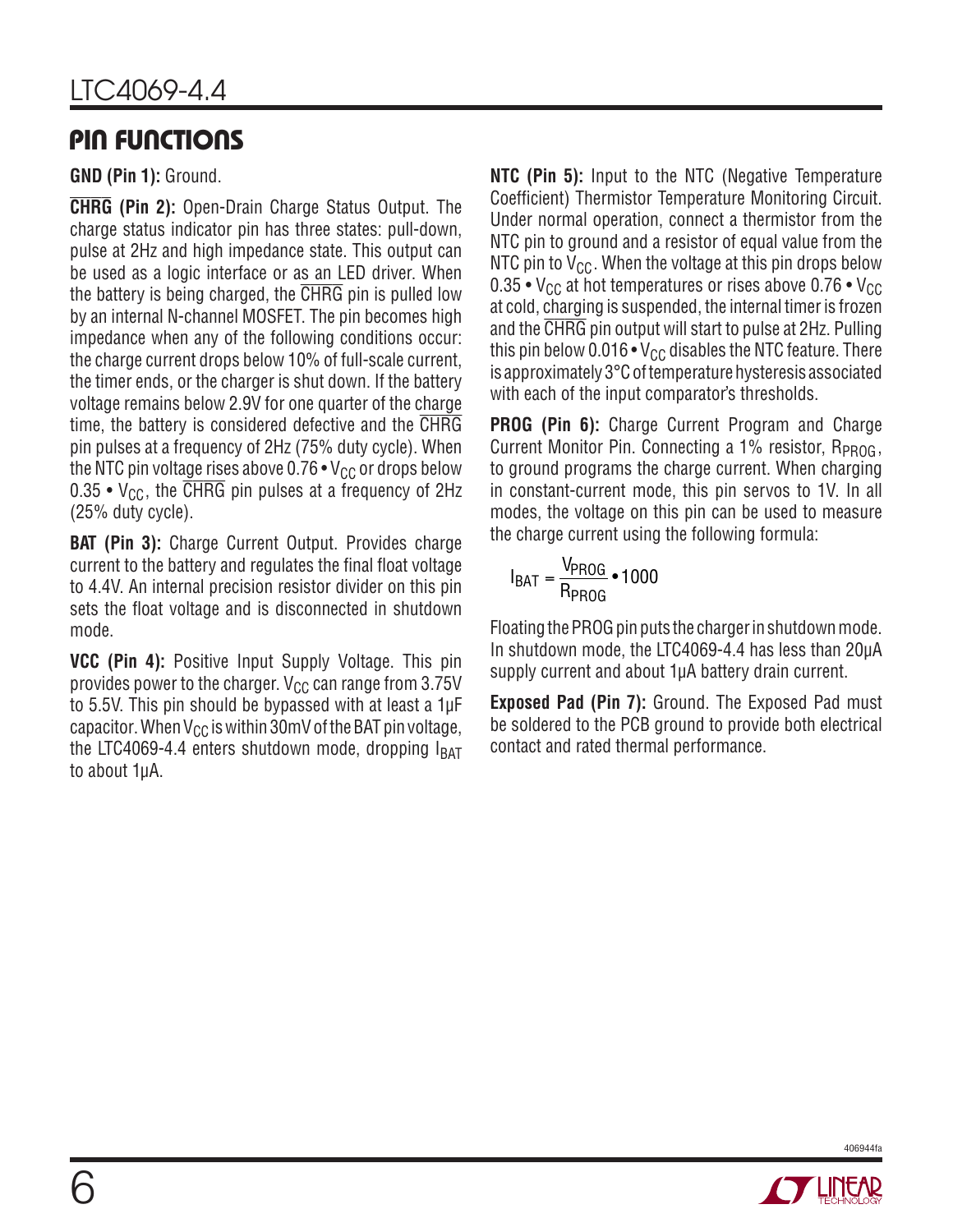## **SIMPLIFIED BLOCK DIAGRAM**



**Figure 1. LTC4069-4.4 Block Diagram**

## **OPERATION**

The LTC4069-4.4 is a linear battery charger designed primarily for charging single-cell lithium-ion batteries. Featuring an internal P-channel power MOSFET, the charger uses a constant-current/constant-voltage charge algorithm with programmable current. Charge current can be programmed up to 750mA with a final float voltage accuracy of ±0.6%. The CHRG open-drain status output indicates if C/10 has been reached. No blocking diode or external sense resistor is required; thus, the basic charger circuit requires only two external components. An internal termination timer and trickle charge lowbattery conditioning adhere to battery manufacturer safety guidelines.

Furthermore, the LTC4069-4.4 is capable of operating from a USB power source.

An internal thermal limit reduces the programmed charge current if the die temperature attempts to rise above a preset value of approximately 115°C. This feature protects the LTC4069-4.4 from excessive temperature and allows the user to push the limits of the power handling capability of a given circuit board without risk of damaging the LTC4069-4.4 or external components. Another benefit of the LTC4069-4.4 thermal limit is that charge current can be set according to typical, not worst-case, ambient



7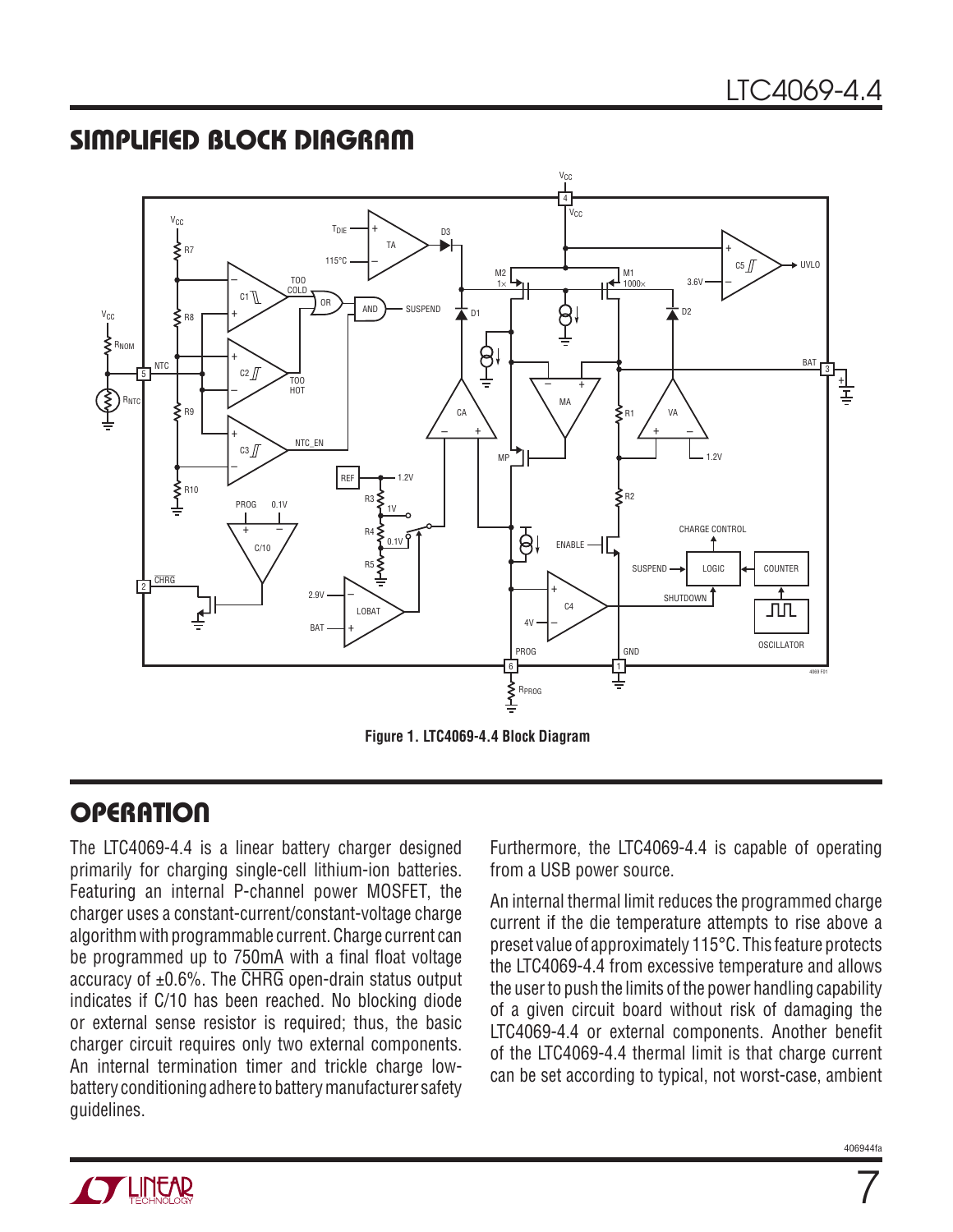temperatures for a given application with the assurance that the charger will automatically reduce the current in worst-case conditions.

The charge cycle begins when the voltage at the  $V_{CC}$  pin rises above 3.5V and approximately 80mV above the BAT pin voltage, a 1% program resistor is connected from the PROG pin to ground and the NTC pin voltage stays between  $0.76 \cdot V_{CC}$  and  $0.35 \cdot V_{CC}$  or below  $0.016 \cdot V_{CC}$ .

If the BAT pin voltage is below 2.9V, the charger goes into trickle charge mode, charging the battery at one-tenth the programmed charge current to bring the cell voltage up to a safe level for charging. If the BAT pin voltage is above 4.3V, the charger will not charge the battery as the cell is near full capacity. Otherwise, the charger goes into the fast charge constant-current mode.

When the BAT pin approaches the final float voltage  $(4.4V)$ , the LTC4069-4.4 enters constant-voltage mode and the charge current begins to decrease. When the current drops to 10% of the full-scale charge current, an internal comparator turns off the N-channel MOSFET on the CHRG pin and the pin assumes a high impedance state.

An internal timer sets the total charge time,  $t_{\text{TIMER}}$  (typically 4.5 hours). When this time elapses, the charge cycle terminates and the CHRG pin assumes a high impedance state. The charge cycle will automatically restart if the BAT pin voltage falls below  $V_{RECHRG}$  (typically 4.3V). To manually restart the charge cycle, remove the input voltage and reapply it, or momentarily float the PROG pin and reconnect it.

### **Programming Charge Current**

The charge current is programmed using a single resistor from the PROG pin to ground. The battery charge current is 1000 times the current out of the PROG pin. The program resistor and the charge current are calculated using the following equations:

$$
R_{PROG} = 1000 \cdot \frac{1V}{I_{CHG}}, I_{CHG} = \frac{1000V}{R_{PROG}}
$$

The charge current out of the BAT pin can be determined at any time by monitoring the PROG pin voltage and using the following equation:

$$
I_{BAT} = \frac{V_{PROG}}{R_{PROG}} \cdot 1000
$$

#### **Undervoltage Lockout (UVLO)**

An internal undervoltage lockout circuit monitors the input voltage and keeps the charger in undervoltage lockout until  $V_{CC}$  rises above 3.6V and approximately 80mV above the BAT pin voltage. The 3.6V UVLO circuit has a built-in hysteresis of approximately 0.6V and the automatic shutdown threshold has a built-in hysteresis of approximately 50mV. During undervoltage lockout conditions, maximum battery drain current is 4μA and maximum supply current is 11μA.

#### **Shutdown Mode**

The LTC4069-4.4 can be disabled by floating the PROG pin. In shutdown mode, the battery drain current is reduced to less than 1μA and the supply current to about 20μA.

#### **Timer and Recharge**

The LTC4069-4.4 has an internal termination timer that starts when an input voltage greater than the undervoltage lockout threshold is applied to  $V_{CC}$ , or when leaving shutdown and the battery voltage is less than the recharge threshold.

At power-up or when exiting shutdown, if the battery voltage is less than the recharge threshold, the charge time is set to 4.5 hours. If the battery temperature is either too high or too low, the timer will pause until the battery returns to normal temperature. If the battery is greater than the recharge threshold at power-up or when exiting shutdown, the timer will not start and charging is prevented since the battery is at or near full capacity.

Once the charge cycle terminates, the LTC4069-4.4 continuously monitors the BAT pin voltage using a comparator with a 2ms filter time. When the battery voltage falls below 4.3V (which corresponds to 80% to 90% battery capacity), a new charge cycle is initiated and a 2.25 hour timer begins. This ensures that the battery is kept at, or near, a fully charged condition and eliminates the need for periodic charge cycle initiations. Also, if the

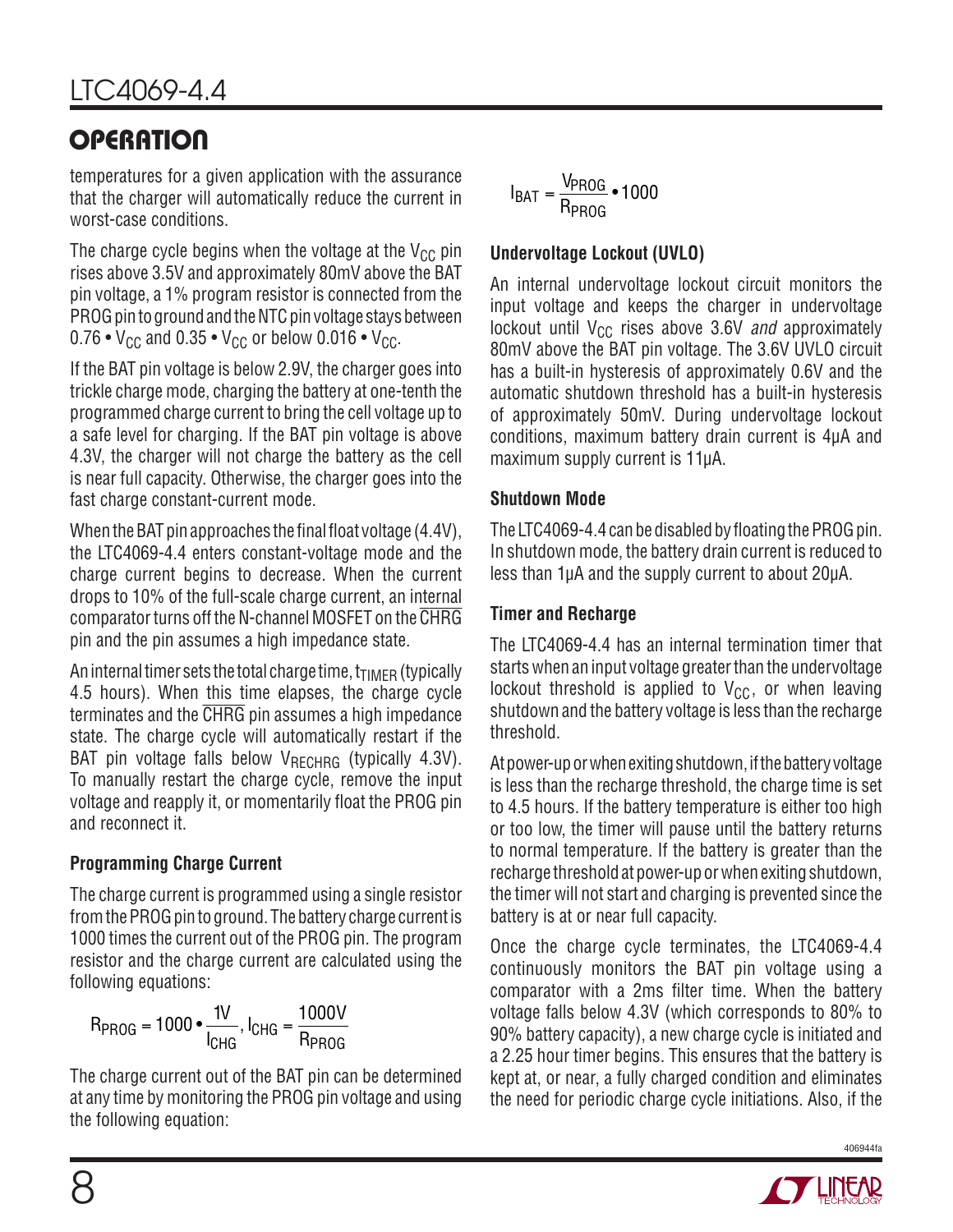battery voltage does not exceed the recharge threshold voltage when the timer ends, the timer resets and a 2.25 hour recharge cycle begins. The CHRG output assumes a strong pull-down state during recharge cycles until C/10 is reached when it transitions to a high impendance state.

#### **Trickle Charge and Defective Battery Detection**

At the beginning of a charge cycle, if the battery voltage is low (below 2.9V), the charger goes into trickle charge, reducing the charge current to 10% of the full-scale current. If the low-battery voltage persists for one quarter of the total time (1.125 hour), the battery is assumed to be defective, the charge cycle is terminated and the CHRG pin output pulses at a frequency of 2Hz with a 75% duty cycle. If for any reason the battery voltage rises above 2.9V, the charge cycle will be restarted. To restart the charge cycle (i.e., when the defective battery is replaced with a discharged battery less than 2.9V), simply remove the input voltage and reapply it or momentarily float the PROG pin and reconnect it.

#### **CHRG Status Output Pin**

The charge status indicator pin has three states: pulldown, pulse at 2Hz (see Trickle Charge and Defective Battery Detection and Battery Temperature Monitoring) and high impedance. The pull-down state indicates that the LTC4069-4.4 is in a charge cycle. A high impedance state indicates that the charge current has dropped below 10% of the full-scale current, the timer has ended the charge cycle, or the LTC4069-4.4 is disabled. Figure 2 shows the CHRG status under various conditions.

#### **Charge Current Soft-Start and Soft-Stop**

The LTC4069-4.4 includes a soft-start circuit to minimize the inrush current at the start of a charge cycle. When a charge cycle is initiated, the charge current ramps from zero to the full-scale current over a period of approximately 170μs. Likewise, internal circuitry slowly ramps the charge current from full-scale to zero when the charger is shut off or self terminates. This has the effect of minimizing the transient current load on the power supply during start-up and charge termination.

#### **Constant-Current/Constant-Voltage/ Constant-Temperature**

The LTC4069-4.4 uses a unique architecture to charge a battery in a constant-current, constant-voltage and constant-temperature fashion. Figure 1 shows a Simplified Block Diagram of the LTC4069-4.4. Three of the amplifier feedback loops shown control the constant-current (CA), constant-voltage (VA), and constant-temperature (TA) modes. A fourth amplifier feedback loop (MA) is used to increase the output impedance of the current source pair, M1 and M2 (note that M1 is the internal P-channel power MOSFET). It ensures that the drain current of M1 is exactly 1000 times greater than the drain current of M2.

Amplifiers CA and VA are used in separate feedback loops to force the charger into constant-current or constantvoltage mode, respectively. Diodes D1 and D2 provide priority to either the constant-current or constant-voltage loop, whichever is trying to reduce the charge current the most. The output of the other amplifier saturates low which effectively removes its loop from the system. When in constant-current mode, CA servos the voltage at the PROG pin to be precisely 1V. VA servos its inverting input to an internal reference voltage when in constant-voltage mode and the internal resistor divider, made up of R1 and R2, ensures that the battery voltage is maintained at 4.4V. The PROG pin voltage gives an indication of the charge current during constant-voltage mode as discussed in "Programming Charge Current".

Transconductance amplifier, TA, limits the die temperature to approximately 115°C when in constant-temperature mode. Diode D3 ensures that TA does not affect the charge current when the die temperature is below approximately 115°C. The PROG pin voltage continues to give an indication of the charge current.

In typical operation, the charge cycle begins in constantcurrent mode with the current delivered to the battery equal to 1000V/R<sub>PROG</sub>. If the power dissipation of the LTC4069-4.4 results in the junction temperature approaching 115°C, the amplifier (TA) will begin decreasing the charge current to limit the die temperature to approximately 115°C. As the battery voltage rises, the LTC4069-4.4 either returns to constant-current mode or enters constant-voltage mode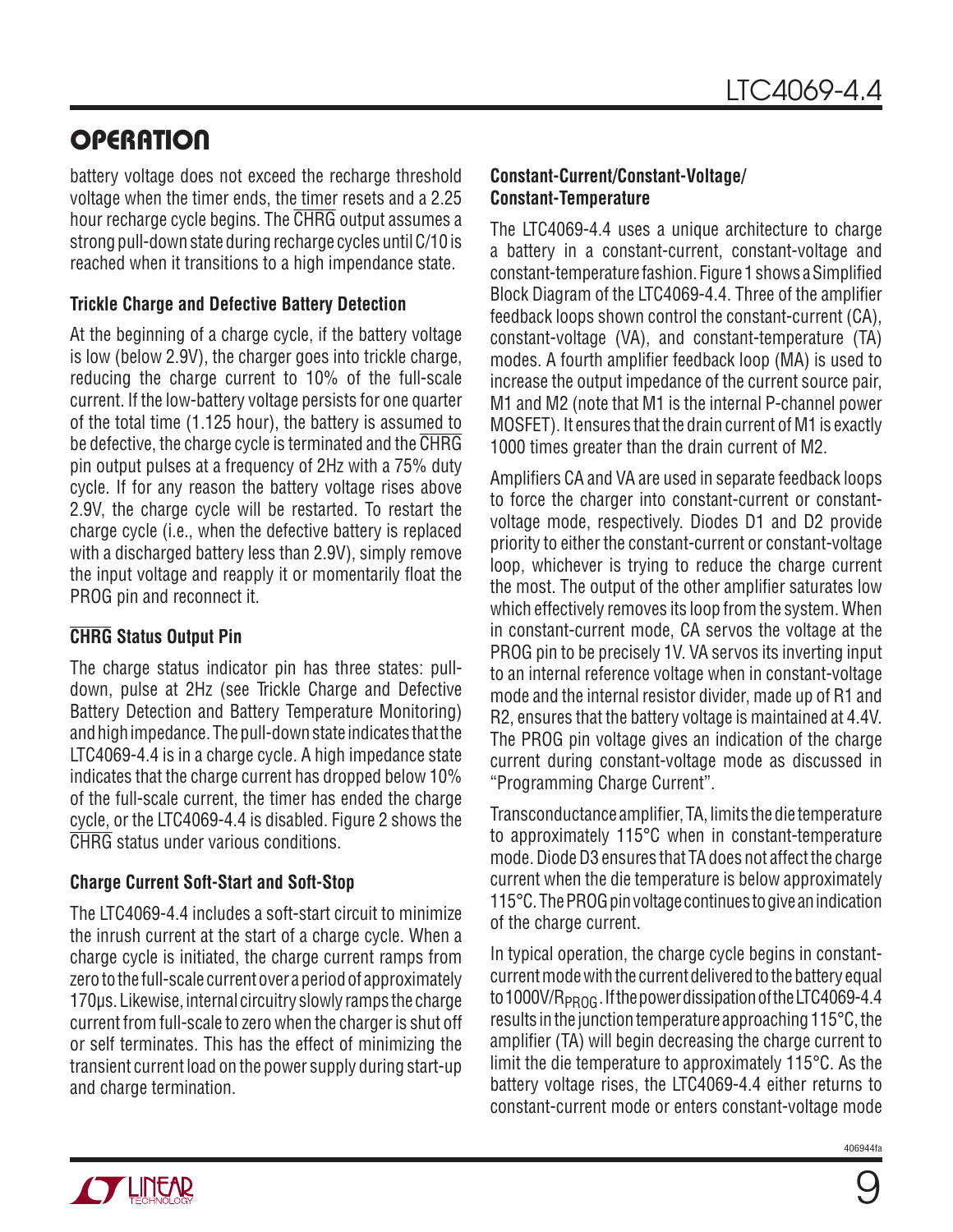

**Figure 2. State Diagram of LTC4069-4.4 Operation**

straight from constant-temperature mode. Regardless of mode, the voltage at the PROG pin is proportional to the current delivered to the battery.

#### **Battery Temperature Monitoring via NTC**

The battery temperature is measured by placing a negative temperature coefficient (NTC) thermistor close to the battery pack. The NTC circuitry is shown in Figure 3.

To use this feature, connect the NTC thermistor,  $R_{NTC}$ , between the NTC pin and ground and a resistor,  $R_{\text{NOM}}$ , from the NTC pin to  $V_{CG}$ . R<sub>NOM</sub> should be a 1% resistor with a value equal to the value of the chosen NTC thermistor at 25°C (this value is 100k for a Vishay NTHS0603N01N1003J thermistor). The LTC4069-4.4 goes into hold mode when the value of the NTC thermistor drops to 0.53 times the value of  $R_{NOM}$ , which corresponds to approximately 40°C, and when the value of the NTC thermistor increases to 3.26 times the value of  $R_{\text{NOM}}$ , which corresponds to approximately 0°C. Hold mode freezes the timer and stops the charge cycle until the thermistor indicates a return to a valid temperature. For a Vishay NTHS0603N01N1003J thermistor, this value is 32.6k which corresponds to approximately 0°C. The hot and cold comparators each have approximately 3°C of hysteresis to prevent oscillation about the trip point.

When the charger is in Hold mode (battery temperature is either too hot or too cold) the CHRG pin pulses in a 2Hz, 25% duty cycle frequency unless the charge task is finished or the battery is assumed to be defective. If the NTC pin is grounded, the NTC function will be disabled.

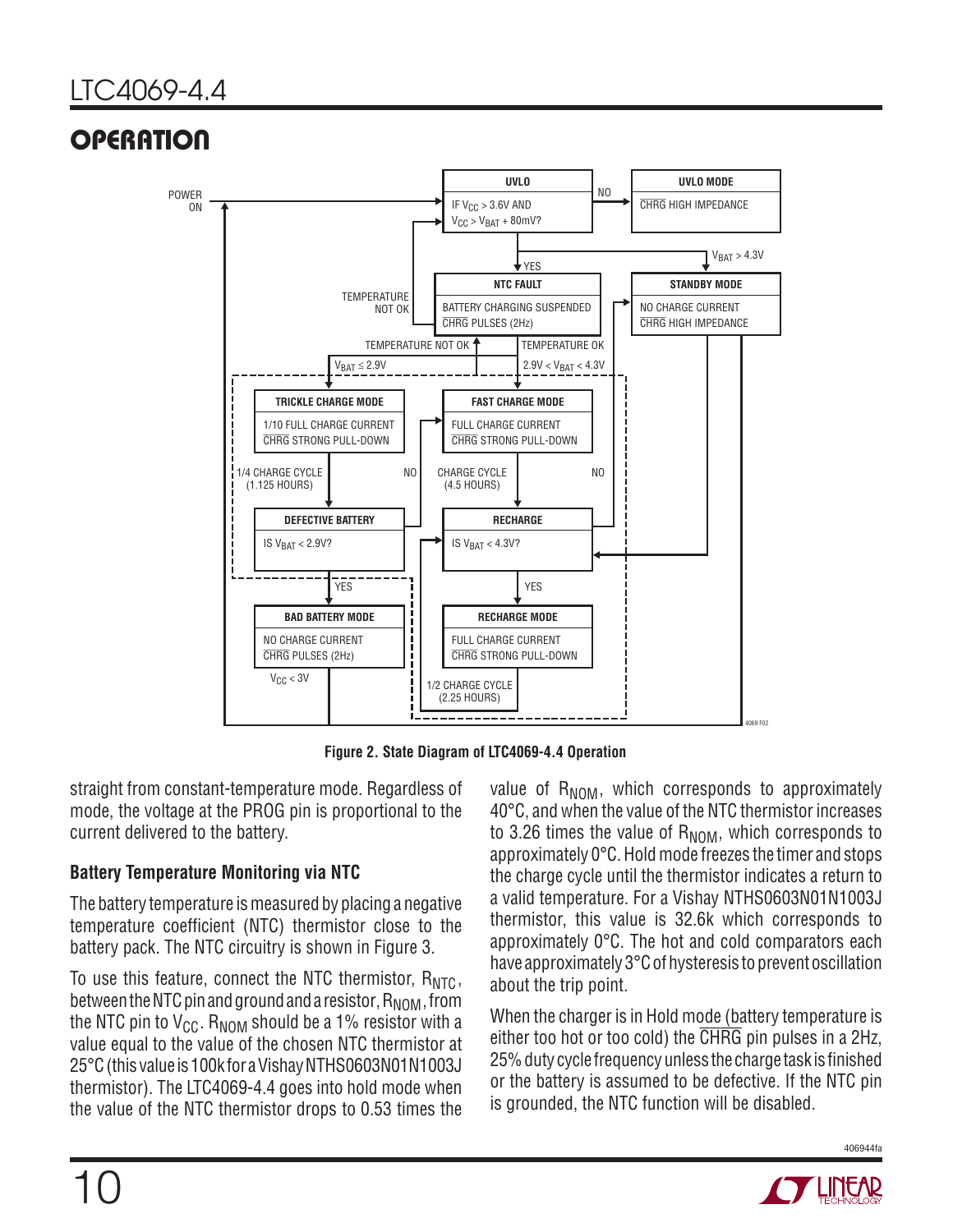

**Figure 3. NTC Circuit Information**

## **APPLICATIONS INFORMATION**

#### **Undervoltage Charge Current Limiting (UVCL)**

The LTC4069-4.4 includes undervoltage charge  $(\Delta V_{UVCL1})$ current limiting that prevents full charge current until the input supply voltage exceeds approximately 220mV above the battery voltage. This feature is particularly useful if the LTC4069-4.4 is powered from a supply with long leads (or any relatively high output impedance).

For example, USB-powered systems tend to have highly variable source impedances (due primarily to cable quality and length). A transient load combined with such impedance can easily trip the UVLO threshold and turn the charger off unless undervoltage charge current limiting is implemented.

Consider a situation where the LTC4069-4.4 is operating under normal conditions and the input supply voltage begins to droop (e.g., an external load drags the input supply down). If the input voltage reaches  $V_{BAT} + \Delta V_{UVCL1}$ (approximately 220mV above the battery voltage), undervoltage charge current limiting will begin to reduce the charge current in an attempt to maintain  $\Delta V_{UVCL1}$ between the  $V_{CC}$  input and the BAT output of the IC.

The LTC4069-4.4 will continue to operate at the reduced charge current until the input supply voltage is increased or constant-voltage mode reduces the charge current further.

#### **Operation from Current Limited Wall Adapter**

By using a current limited wall adapter as the input supply, the LTC4069-4.4 dissipates significantly less power when programmed for a current higher than the limit of the supply as compared to using a non-current limited supply at the same charge current.

Consider a situation where an application demands a 600mA charge current for an 800mAh Li-Ion battery. If a typical 5V (non-current limited) input supply is used, the charger's peak power dissipation can exceed 1W.

406944fa Now consider the same scenario, but with a 5V input supply with a 600mA current limit. To take advantage of the current limited supply, it is necessary to program the LTC4069-4.4 to charge at a current above 600mA. Assume that the LTC4069-4.4 is programmed for 750mA  $(i.e., R<sub>PROG</sub> = 1.33k)$  to ensure that part tolerances maintain

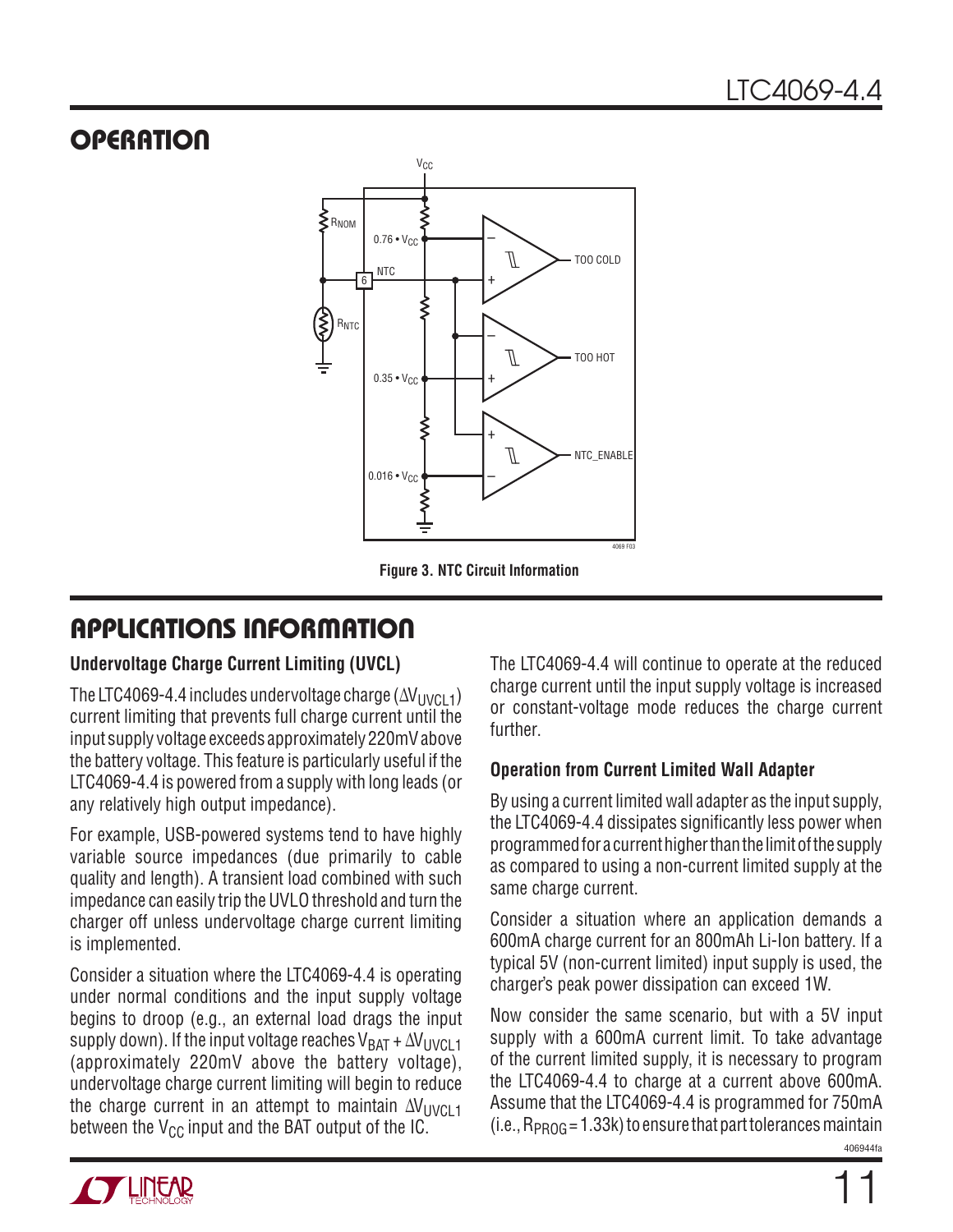## **APPLICATIONS INFORMATION**

a programmed current higher than 600mA. Since the LTC4069-4.4 will demand a charge current higher than the current limit of the input supply, the supply voltage will drop to the battery voltage plus 600mA times the onresistance of the internal PFET. The on-resistance of the LTC4069-4.4 power device is approximately 450m $\Omega$  with a 5V supply. The actual on-resistance will be slightly higher due to the fact that the input supply will drop to less than 5V. The power dissipated during this phase of charging is less than 180mW. That is a 82% improvement over the non-current limited supply power dissipation.

#### **USB and Wall Adapter Power**

Although the LTC4069-4.4 allows charging from a USB port, a wall adapter can also be used to charge Li-Ion batteries. Figure 4 shows an example of how to combine wall adapter and USB power inputs. A P-channel MOSFET, MP1, is used to prevent back conducting into the USB port when a wall adapter is present and Schottky diode, D1, is used to prevent USB power loss through the 1k pull-down resistor.

Typically a wall adapter can supply significantly more current than the 500mA-limited USB port. Therefore, an N-channel MOSFET, MN1, and an extra program resistor are used to increase the charge current to 750mA when the wall adapter is present.

### **Stability Considerations**

The LTC4069-4.4 contains two control loops: constantvoltage and constant-current. The constant-voltage loop is stable without any compensation when a battery is connected with low impedance leads. Excessive lead



length, however, may add enough series inductance to require a bypass capacitor of at least 1μF from BAT to GND. Furthermore, a 4.7µF capacitor with a 0.2 $\Omega$  to 1 $\Omega$ series resistor from BAT to GND is required to keep ripple voltage low when the battery is disconnected.

High value capacitors with very low ESR (especially ceramic) may reduce the constant-voltage loop phase margin. Ceramic capacitors up to 22μF may be used in parallel with a battery, but larger ceramics should be decoupled with 0.2Ω to 1Ω of series resistance.

In constant-current mode, the PROG pin is in the feedback loop, not the battery. Because of the additional pole created by the PROG pin capacitance, capacitance on this pin must be kept to a minimum. With no additional capacitance on the PROG pin, the charger is stable with program resistor values as high as 25k. However, additional capacitance on this node reduces the maximum allowed program resistor. The pole frequency at the PROG pin should be kept above 100kHz. Therefore, if the PROG pin is loaded with a capacitance,  $C_{PROG}$ , the following equation should be used to calculate the maximum resistance value for  $R_{PROG}$ :

$$
R_{PROG} \leq \frac{1}{2\pi \cdot 10^5 \cdot C_{PROG}}
$$

Average, rather than instantaneous, battery current may be of interest to the user. For example, if a switching power supply operating in low current mode is connected in parallel with the battery, the average current being pulled out of the BAT pin is typically of more interest than the instantaneous current pulses. In such a case, a simple RC filter can be used on the PROG pin to measure the average battery current as shown in Figure 5. A 10k resistor has been added between the PROG pin and the filter capacitor to ensure stability.



**Figure 4. Combining Wall Adapter and USB Power Figure 5. Isolating Capacitive Load on the PROG Pin and Filtering**

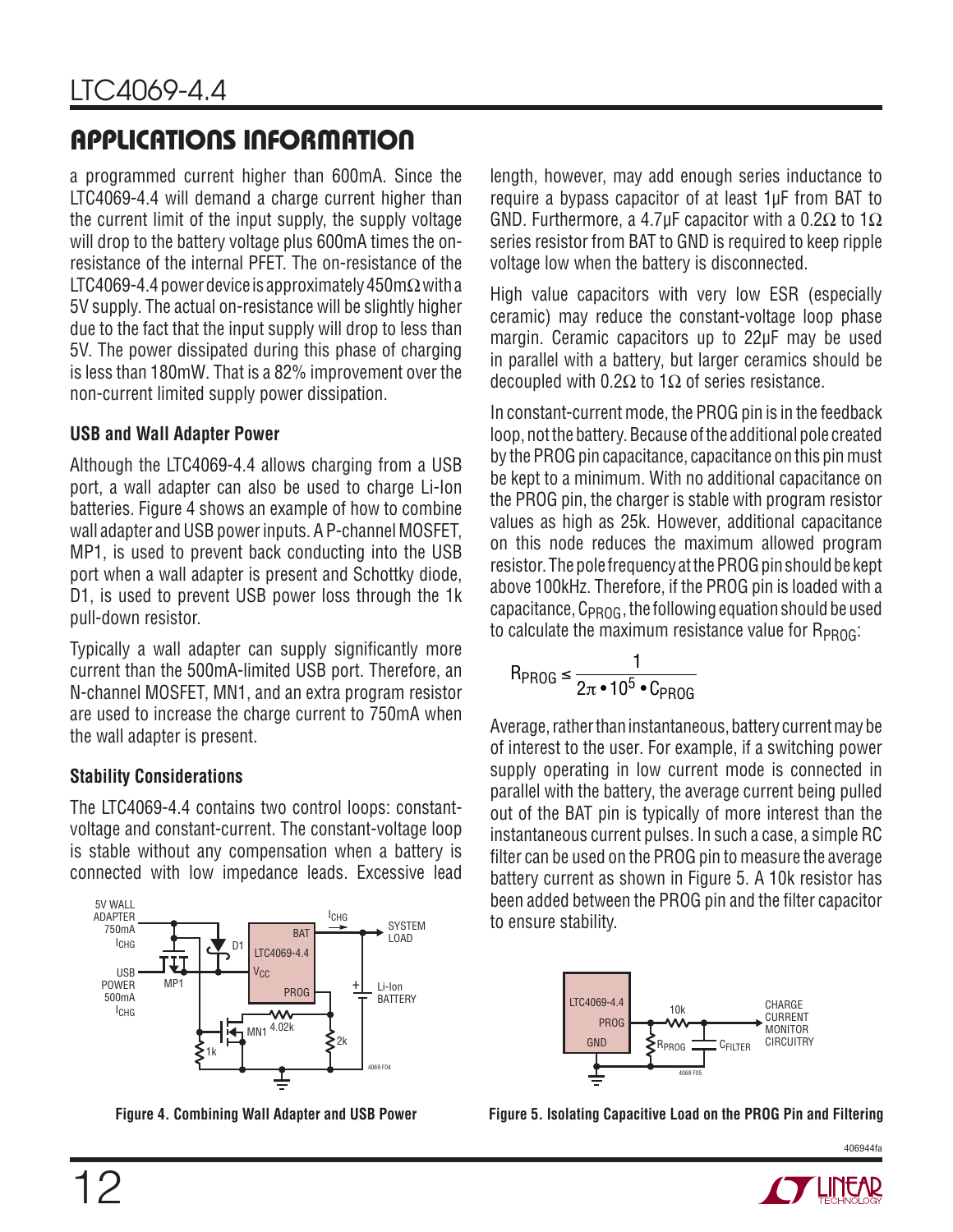## **APPLICATIONS INFORMATION**

#### **Power Dissipation**

The conditions that cause the LTC4069-4.4 to reduce charge current through thermal feedback can be approximated by considering the power dissipated in the IC. For high charge currents, the LTC4069-4.4 power dissipation is approximately:

$$
P_D = (V_{CC} - V_{BAT}) \bullet I_{BAT}
$$

where  $P_D$  is the power dissipated,  $V_{CC}$  is the input supply voltage,  $V_{BAT}$  is the battery voltage and  $I_{BAT}$  is the charge current. It is not necessary to perform any worst-case power dissipation scenarios because the LTC4069-4.4 will automatically reduce the charge current to maintain the die temperature at approximately 115°C. However, the approximate ambient temperature at which the thermal feedback begins to protect the IC is:

$$
T_A = 115^{\circ}\text{C} - \text{P}_\text{D} \cdot \text{\theta}_{JA}
$$

$$
T_A = 115^{\circ}\text{C} - (\text{V}_{\text{CC}} - \text{V}_{\text{BAT}}) \cdot \text{I}_{\text{BAT}} \cdot \text{\theta}_{JA}
$$

Example: Consider an LTC4069-4.4 operating from a 5V wall adapter providing 750mA to a 3.6V Li-Ion battery. The ambient temperature above which the LTC4069- 4.4 will begin to reduce the 750mA charge current is approximately:

$$
T_A = 115^{\circ}\text{C} - (5\text{V} - 3.6\text{V}) \cdot (750\text{mA}) \cdot 60^{\circ}\text{C/W}
$$
  
\n
$$
T_A = 115^{\circ}\text{C} - (1.05\text{W} \cdot 60^{\circ}\text{C/W}) = 115^{\circ}\text{C} - 63^{\circ}\text{C}
$$
  
\n
$$
T_A = 52^{\circ}\text{C}
$$

The LTC4069-4.4 can be used above 70°C, but the charge current will be reduced from 750mA. The approximate current at a given ambient temperature can be calculated:

$$
I_{BAT} = \frac{115^{\circ}C - T_A}{(V_{CC} - V_{BAT}) \cdot \theta_{JA}}
$$

Using the previous example with an ambient temperature of 73°C, the charge current will be reduced to approximately:

$$
I_{BAT} = \frac{115^{\circ}C - 73^{\circ}C}{(5V - 3.6V) \cdot 60^{\circ}C/W} = \frac{42^{\circ}C}{84^{\circ}C/A} = 500mA
$$

Furthermore, the voltage at the PROG pin will change proportionally with the charge current as discussed in the Programming Charge Current section.

It is important to remember that LTC4069-4.4 applications do not need to be designed for worst-case thermal conditions since the IC will automatically limit power dissipation when the junction temperature reaches approximately 115°C.

#### **Board Layout Considerations**

In order to deliver maximum charge current under all conditions, it is critical that the exposed metal pad on the backside of the LTC4069-4.4 package is soldered to the PC board copper and extending out to relatively large copper areas or internal copper layers connected using vias. Correctly soldered to a 2500mm2 double-sided 1 oz. copper board the LTC4069-4.4 has a thermal resistance of approximately 60°C/W. Failure to make thermal contact between the Exposed Pad on the backside of the package and the copper board will result in thermal resistances far greater than 60°C/W. As an example, a correctly soldered LTC4069-4.4 can deliver over 750mA to a battery from a 5V supply at room temperature. Without a backside thermal connection, this number could drop to less than 500mA.

#### **V<sub>CC</sub> Bypass Capacitor**

Many types of capacitors can be used for input bypassing; however, caution must be exercised when using multi-layer ceramic capacitors. Because of the self-resonant and high Q characteristics of some types of ceramic capacitors, high voltage transients can be generated under some start-up conditions, such as connecting the charger input to a live power source. For more information, refer to Application Note 88.



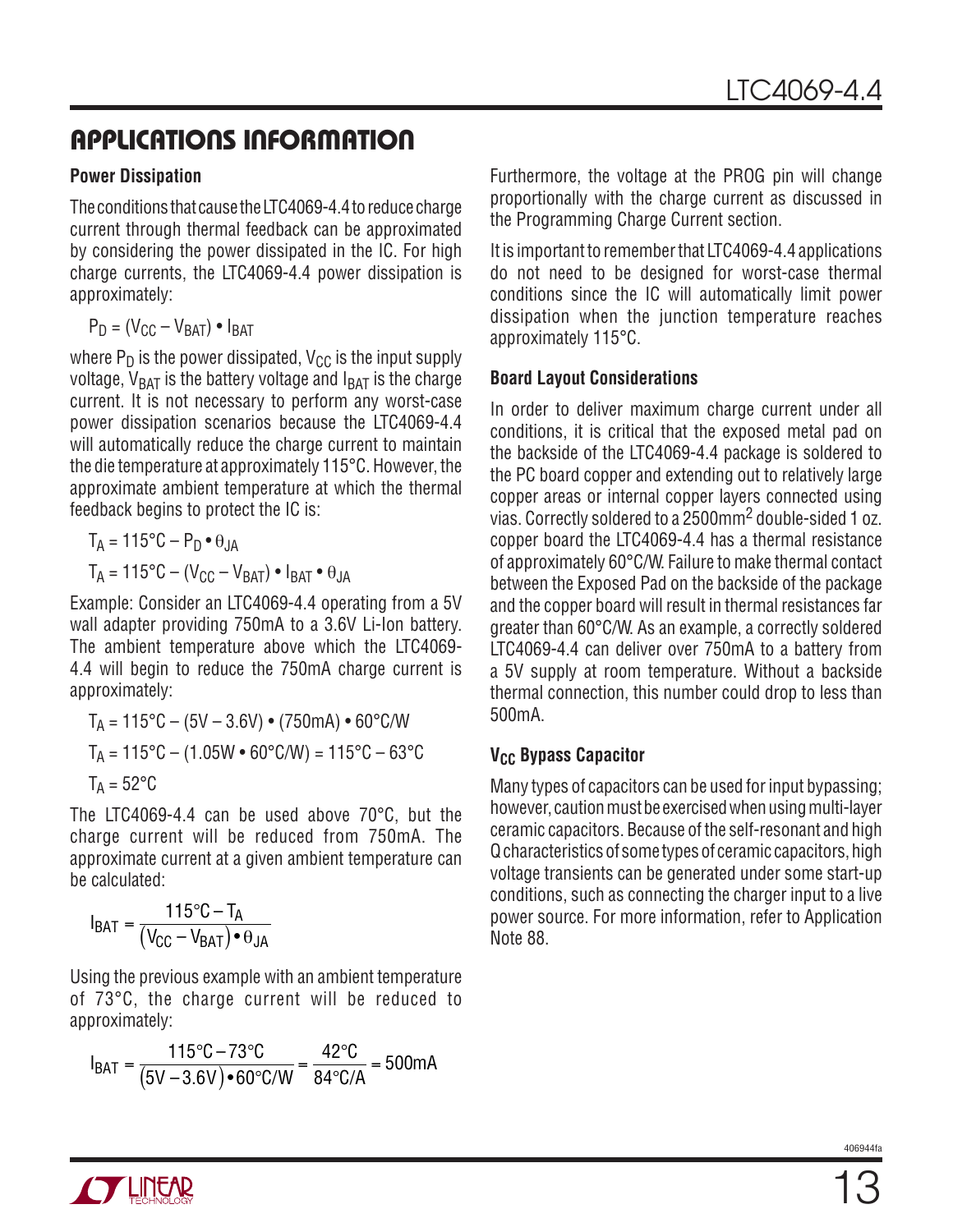## **APPLICATIONS INFORMATION**





#### **Thermistors**

The LTC4069-4.4 NTC trip points are designed to work with thermistors whose resistance-temperature characteristics follow Vishay Dale's "R-T Curve 1." The Vishay NTHS0603N01N1003J is an example of such a thermistor. However, Vishay Dale has many thermistor products that follow the "R-T Curve 1" characteristic in a variety of sizes. Furthermore, any thermistor whose ratio of  $R_{CO1D}$  to  $R_{HOT}$  is about 6 will also work (Vishay Dale R-T Curve 1 shows a ratio of  $R_{\text{COLD}}$  to  $R_{\text{HOT}}$  of 3.266/0.5325  $= 6.13$ ).

Designers may want to use thermistors whose room temperature value is different than 100k. Vishay Dale has a number of values of thermistor from 32k to 100k that follow the "R-T Curve 1." Using different R-T curves, such as Vishay Dale "R-T Curve 2", is also possible. This curve, combined with LTC4069-4.4 internal thresholds, gives temperature trip points of approximately –3°C (falling) and 42°C (rising), a delta of 45°C. This delta in temperature can be moved in either direction by changing the value of  $R_{NOM}$  with respect to  $R_{NTC}$ . Increasing  $R_{NOM}$  will move both trip points to higher temperatures.

To calculate  $R_{\text{NOM}}$  for a shift to lower temperature for example, use the following equation:

$$
R_{NOM} = \frac{R_{COLD}}{3.266} \cdot R_{NTC} \text{ at } 25^{\circ}\text{C}
$$

where  $R_{\text{COLD}}$  is the resistance ratio of  $R_{\text{NTC}}$  at the desired cold temperature trip point. If you want to shift the trip points to higher temperatures use the following equation:

$$
R_{\text{NOM}} = \frac{R_{\text{HOT}}}{0.5325} \cdot R_{\text{NTC}} \text{ at } 25^{\circ}\text{C}
$$

where  $R_{HOT}$  is the resistance ratio of  $R_{NTC}$  at the desired hot temperature trip point.

Here is an example using a 10k R-T Curve 2 thermistor from Vishay Dale. The difference between the trip points is 45°C, from before, and we want the cold trip point to be 0°C, which would put the hot trip point at 45°C. The R<sub>NOM</sub> needed is calculated as follows:

$$
R_{NOM} = \frac{R_{COLD}}{3.266} \cdot R_{NTC} \text{ at } 25^{\circ}\text{C}
$$

$$
= \frac{2.816}{3.266} \cdot 10k = 8.62k
$$

The nearest 1% value for  $R_{\text{NOM}}$  is 8.66k. This is the value used to bias the NTC thermistor to get cold and hot trip points of approximately 0°C and 45°C respectively. To extend the delta between the cold and hot trip points, a resistor, R1, can be added in series with  $R_{NTC}$  (see Figure 6). The values of the resistors are calculated as follows:

$$
R_{NOM} = \frac{R_{COLD} - R_{HOT}}{3.266 - 0.5325}
$$
  

$$
R_1 = \left(\frac{0.5325}{3.266 - 0.5325}\right) \cdot (R_{COLD} - R_{HOT}) - R_{HOT}
$$

where  $R_{\text{NOM}}$  is the value of the bias resistor and  $R_{\text{HOT}}$  and  $R_{\text{COLD}}$  are the values of  $R_{\text{NTC}}$  at the desired temperature trip points. Continuing the example from before with a desired trip point of 50°C:



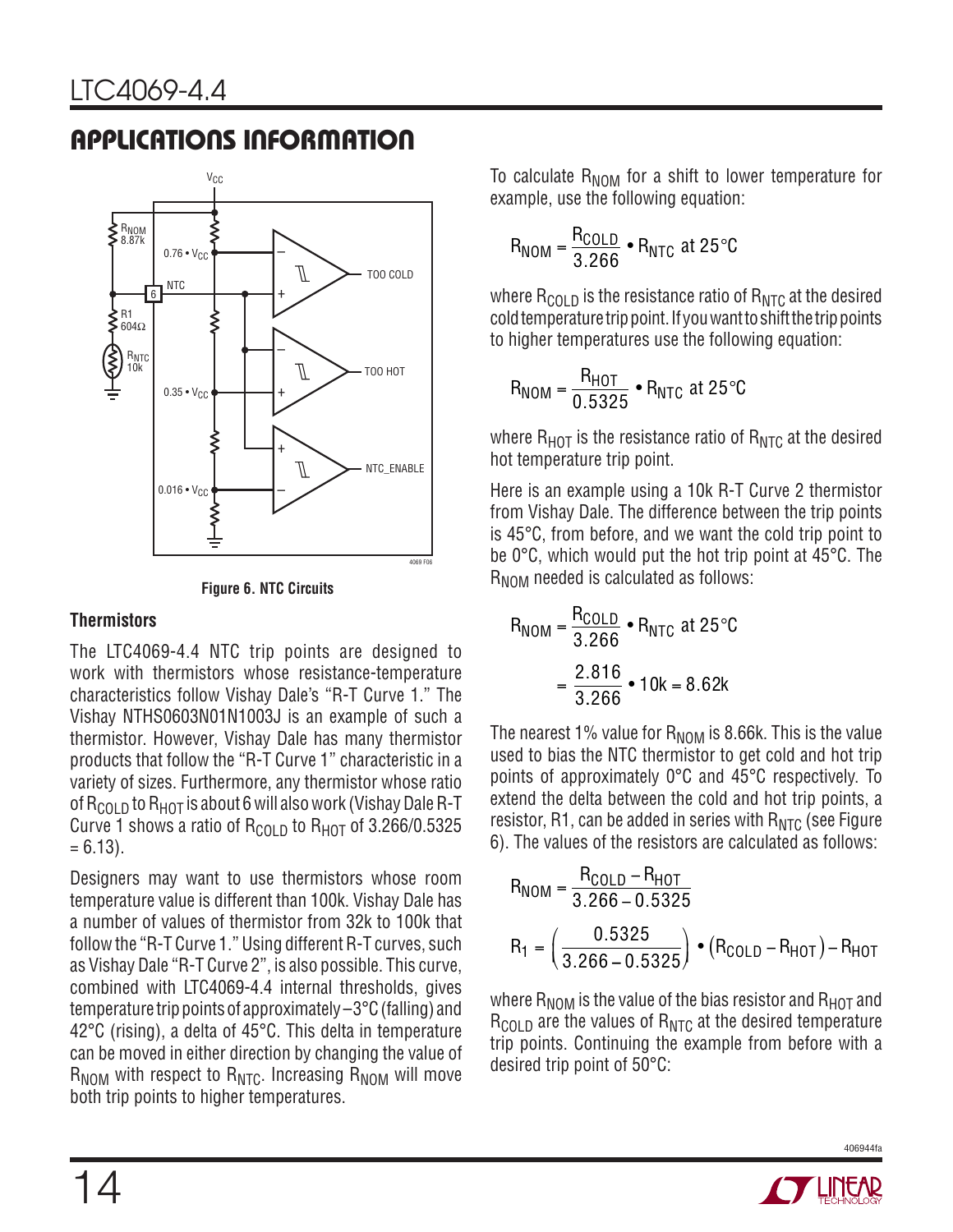$$
R_{NOM} = \frac{R_{COLD} - R_{HOT}}{3.266 - 0.5325} = \frac{10k \cdot (2.816 - 0.4086)}{3.266 - 0.5325}
$$
  
= 8.8k, 8.87k is the nearest 1% value.  

$$
R_1 = 10k \cdot \left(\frac{0.5325}{3.266 - 0.5325}\right) \cdot (2.816 - 0.4086) - 0.4086
$$
  
= 604 $\Omega$ , 604 is the nearest 1% value.

#### **NTC Trip Point Error**

When a 1% resistor is used for  $R_{HOT}$ , the major error in the 40°C trip point is determined by the tolerance of the NTC thermistor. A typical 100k NTC thermistor has  $±10%$  tolerance. By looking up the temperature coefficient of the thermistor at 40°C, the tolerance error can be calculated in degrees centigrade. Consider the Vishay NTHS0603N01N1003J thermistor, which has a temperature coefficient of  $-4\%/°C$  at 40°C. Dividing the tolerance by the temperature coefficient,  $\pm 5\%/4\%/^{\circ}C) = \pm 1.25\degree C$ , gives the temperature error of the hot trip point.

The cold trip point error depends on the tolerance of the NTC thermistor and the degree to which the ratio of its value at 0°C and its value at 40°C varies from 6.14 to 1. Therefore, the cold trip point error can be calculated using the tolerance, TOL, the temperature coefficient of the thermistor at 0°C, TC (in %/°C), the value of the thermistor at  $0^{\circ}$ C, R<sub>COLD</sub>, and the value of the thermistor at 40 $^{\circ}$ C, R<sub>HOT</sub>. The formula is:

Temperature Error
$$
(°C)
$$
 =  $\frac{\left(\frac{1+TOL}{6.14} \cdot \frac{R_{COLD}}{R_{HOT}} - 1\right) \cdot 100}{TC}$ 

For example, the Vishay NTHS0603N01N1003J thermistor with a tolerance of  $\pm 5\%$ , TC of  $-5\%$ /°C and R<sub>COLD</sub>/R<sub>HOT</sub> of 6.13, has a cold trip point error of:

Temperature Error<sup>°</sup>C) = 
$$
\frac{\left(\frac{1+0.05}{6.14} \cdot 6.13 - 1\right) \cdot 100}{-5}
$$
  
= -0.95°C, 1.05°C

## **PACKAGE DESCRIPTION**



Information furnished by Linear Technology Corporation is believed to be accurate and reliable. However, no responsibility is assumed for its use. Linear Technology Corporation makes no representation that the interconnection of its circuits as described herein will not infringe on existing patent rights.